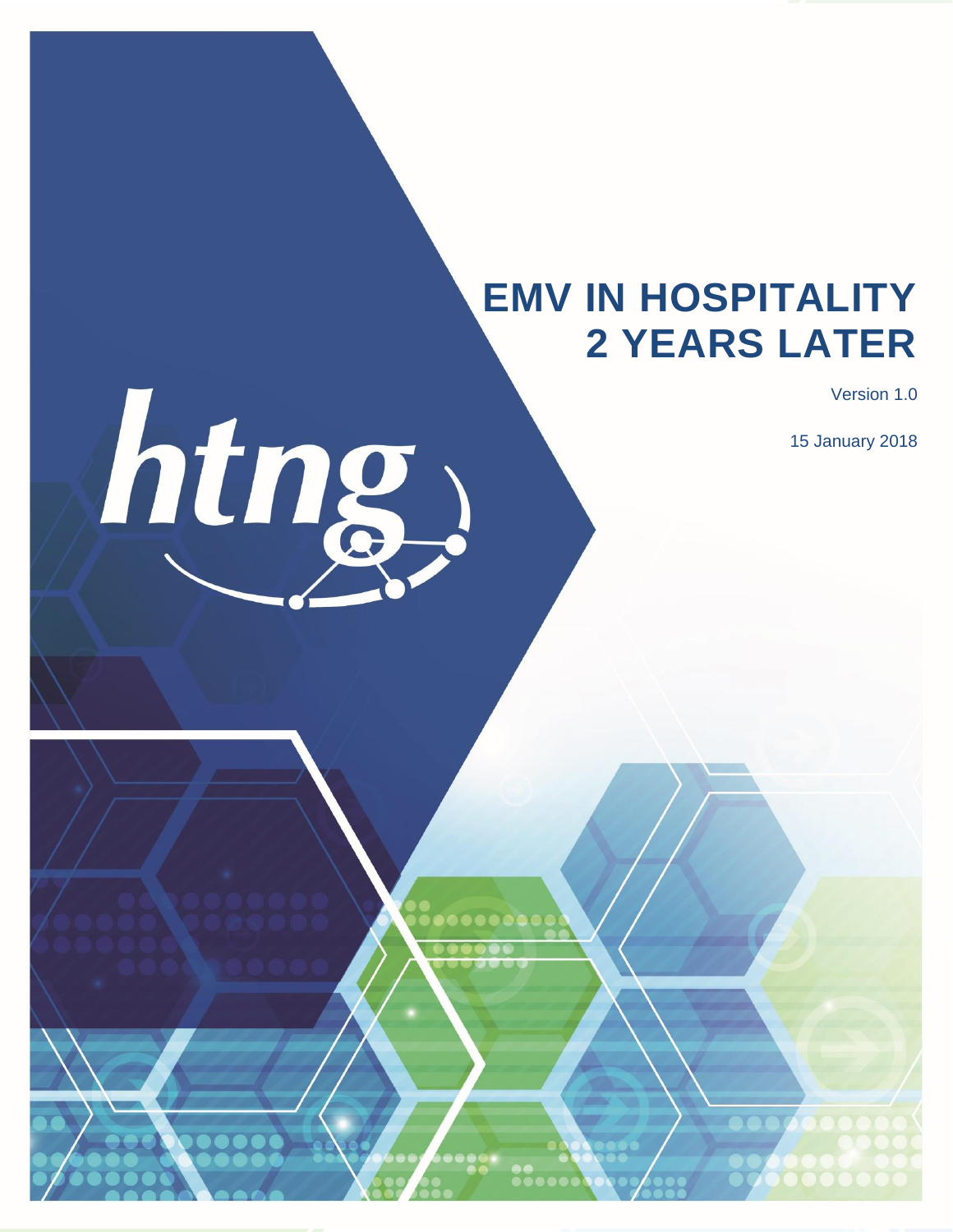#### About HTNG

Hospitality Technology Next Generation (HTNG) is a non-profit association with a mission to foster, through collaboration and partnership, the development of next-generation systems and solutions that will enable hospitality professionals and their technology vendors to do business globally in the 21st century. HTNG is recognized as the leading voice of the global hospitality community, articulating the technology requirements of hospitality companies of all sizes to the vendor community. HTNG facilitates the development of technology models for hospitality that will foster innovation, improve the guest experience, increase the effectiveness and efficiency of hospitality venues, and create a healthy ecosystem of technology suppliers.

Copyright 2018, Hospitality Technology Next Generation

All rights reserved.

No part of this publication may be reproduced, stored in a retrieval system, or transmitted, in any form or by any means, electronic, mechanical, photocopying, recording, or otherwise, without the prior permission of the copyright owner.

For any software code contained within this specification, permission is hereby granted, free-of-charge, to any person obtaining a copy of this specification (the "Software"), to deal in the Software without restriction, including without limitation the rights to use, copy, modify, merge, publish, distribute, sublicense, and/or sell copies of the Software, and to permit persons to whom the Software is furnished to do so, subject to the above copyright notice and this permission notice being included in all copies or substantial portions of the Software.

Manufacturers and software providers shall not claim compliance with portions of the requirements of any HTNG specification or standard, and shall not use the HTNG name or the name of the specification or standard in any statements about their respective product(s) unless the product(s) is (are) certified as compliant to the specification or standard.

THE SOFTWARE IS PROVIDED "AS IS", WITHOUT WARRANTY OF ANY KIND, EXPRESS OR IMPLIED, INCLUDING BUT NOT LIMITED TO THE WARRANTIES OF MERCHANTABILITY, FITNESS FOR A PARTICULAR PURPOSE, AND NON-INFRINGEMENT. IN NO EVENT SHALL THE AUTHORS OR COPYRIGHT HOLDERS BE LIABLE FOR ANY CLAIM, DAMAGES, OR OTHER LIABILITY, WHETHER IN AN ACTION OF CONTRACT, TORT OR OTHERWISE, ARISING FROM, OUT OF, OR IN CONNECTION WITH THE SOFTWARE OR THE USE OR OTHER DEALINGS IN THE SOFTWARE.

Permission is granted for implementers to use the names, labels, etc. contained within the specification. The intent of publication of the specification is to encourage implementations of the specification.

This specification has not been verified for avoidance of possible third-party proprietary rights. In implementing this specification, usual procedures to ensure the respect of possible third-party intellectual property rights should be followed. Visi[t http://htng.org/ip](http://htng.org/ip-claims)[claims](http://htng.org/ip-claims) to view third-party claims that have been disclosed to HTNG. HTNG offers no opinion as to whether claims listed on this site may apply to portions of this specification.

The names Hospitality Technology Next Generation and HTNG, and logos depicting these names, are trademarks of Hospitality Technology Next Generation. Permission is granted for implementers to use the aforementioned names in technical documentation for the purpose of acknowledging the copyright and including the notice required above. All other use of the aforementioned names and logos requires the permission of Hospitality Technology Next Generation, either in written form or as explicitly permitted for the organization's members through the current terms and conditions of membership.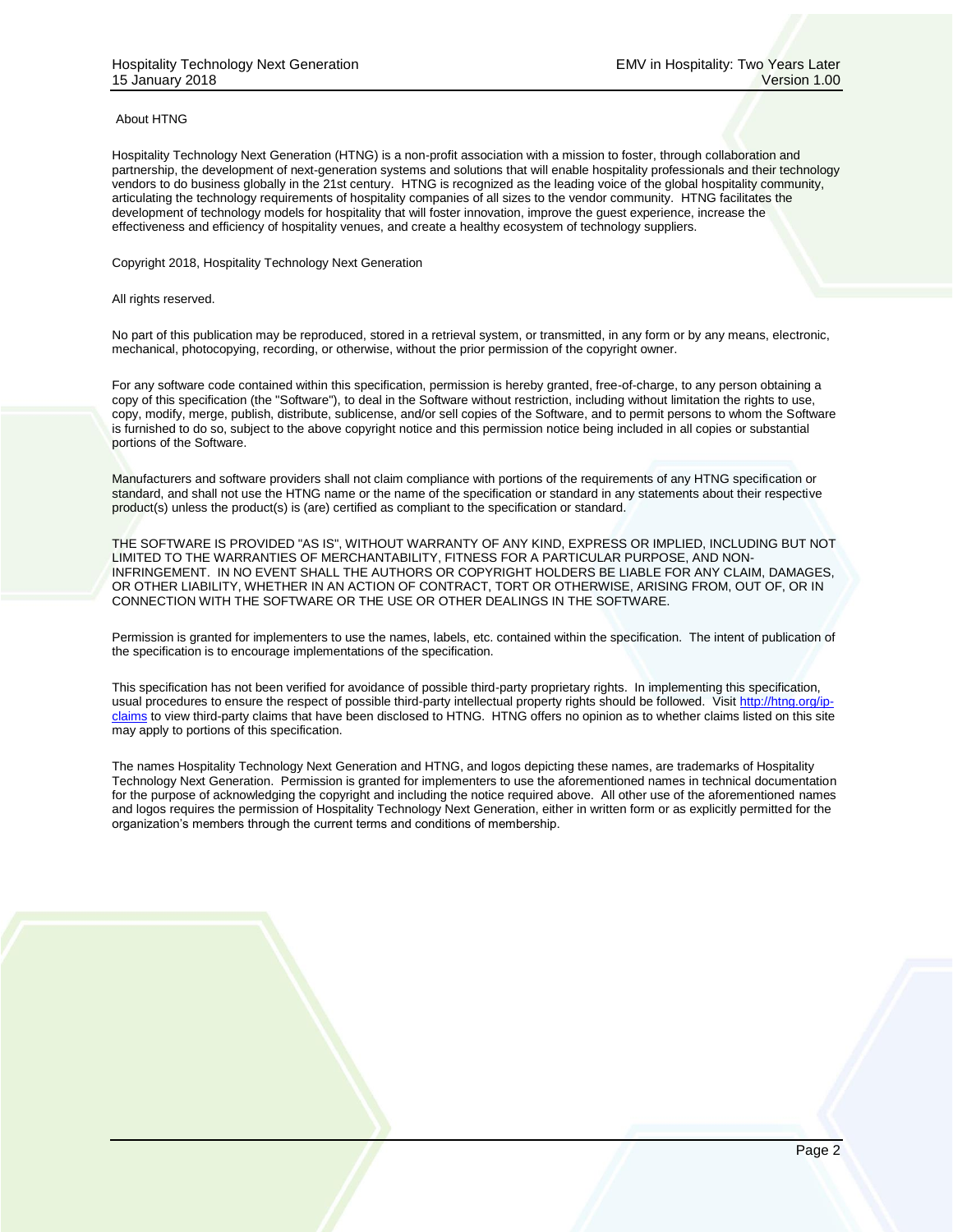### Table of Contents

| $\mathbf{1}$          |  |
|-----------------------|--|
| $\mathbf{2}$          |  |
| 2.1                   |  |
| 2.2                   |  |
| 2.3                   |  |
| 3                     |  |
| 3.1                   |  |
| 3.2                   |  |
| 3.3                   |  |
| 3.4                   |  |
| 3.5                   |  |
| 3.6                   |  |
| 3.7                   |  |
| $\boldsymbol{\Delta}$ |  |
| 4.1                   |  |
| 4.2                   |  |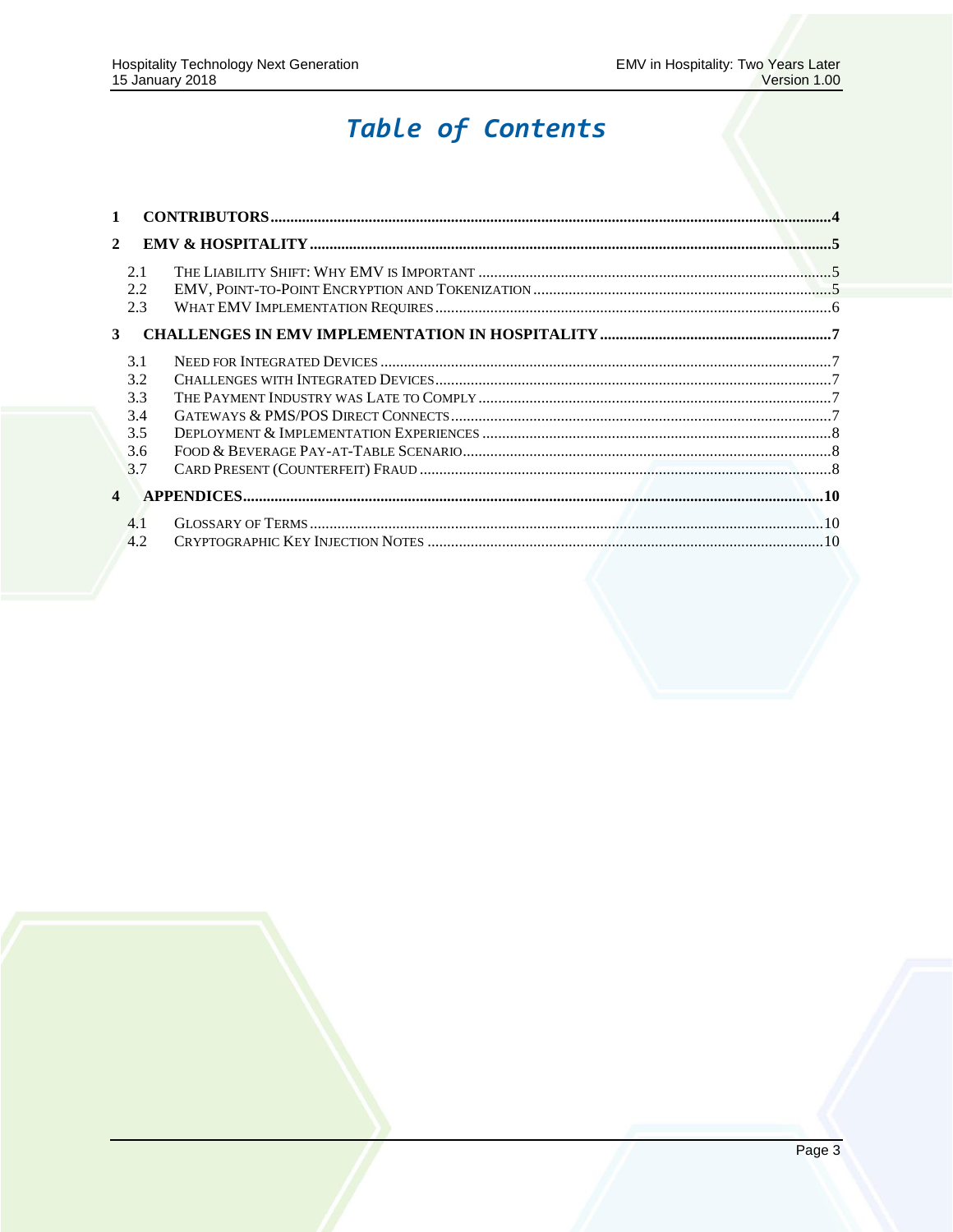## <span id="page-3-0"></span>**1 Contributors**

| <b>Author</b>                                                 | Company                                    |
|---------------------------------------------------------------|--------------------------------------------|
| John Bell, co-Chair of the HTNG<br><b>Payments Workgroup</b>  | AjonTech, LLC                              |
| Rob Martin, co-Chair of the<br><b>HTNG Payments Workgroup</b> | Ingenico Group                             |
| <b>Juli Barter</b>                                            | POST Integrations, Inc.                    |
| <b>Christian McMahon</b>                                      | <b>Merchant Link, LLC</b>                  |
| <b>Wendy Mertz</b>                                            | <b>Hard Rock Hotels</b>                    |
| <b>Daniel Montellano</b>                                      | <b>Shift4 Corporation</b>                  |
| <b>Douglas Rice</b>                                           | <b>Hospitality Technology Network, LLC</b> |
| <b>Steve Sommers</b>                                          | <b>Shift4 Corporation</b>                  |
| <b>Tina Stehle</b>                                            | <b>Mandarin Oriental Hotel Group</b>       |
| <b>Jim Weiler</b>                                             | <b>Marriott International</b>              |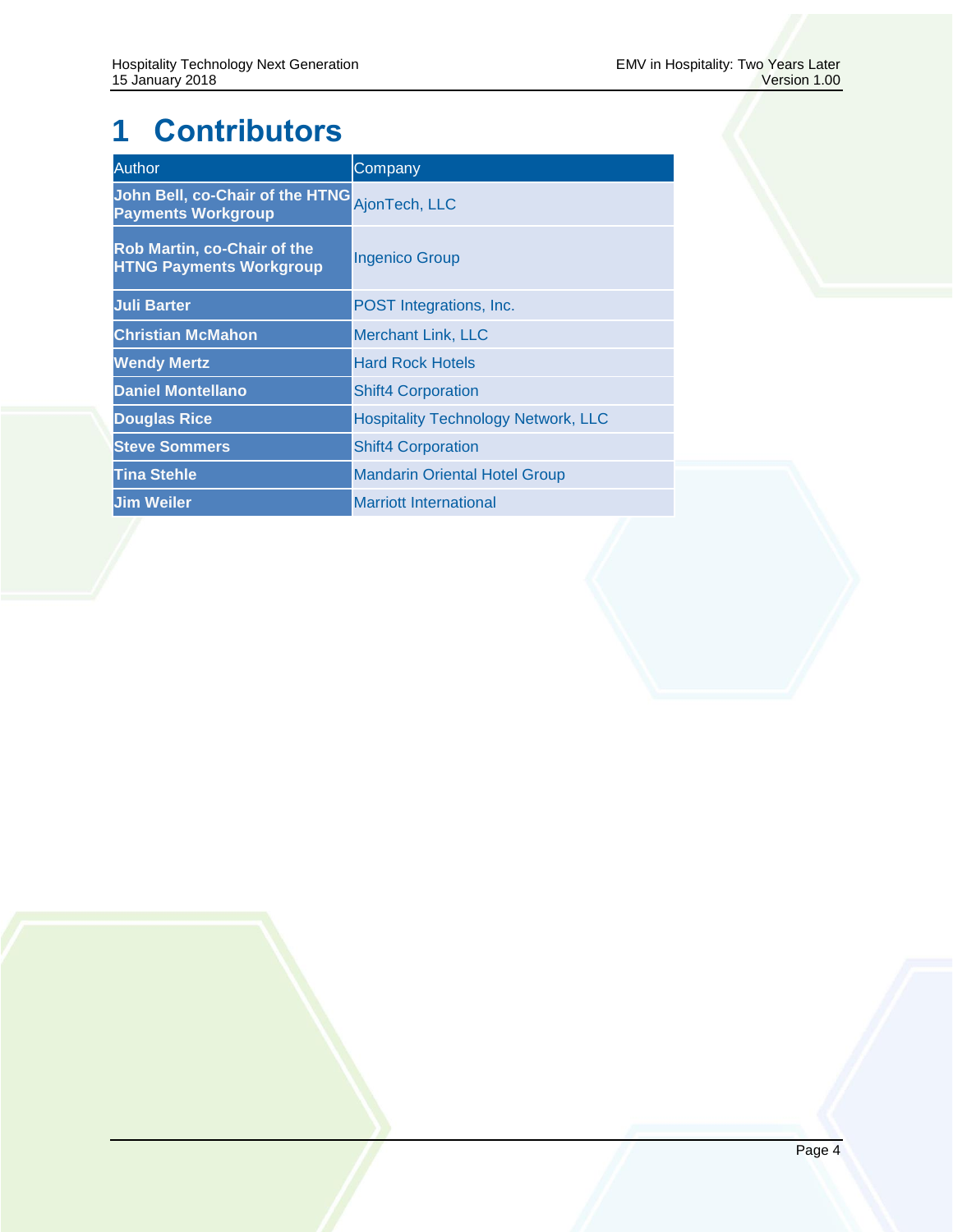### <span id="page-4-0"></span>**2 EMV & Hospitality**

Europay, Mastercard and Visa (EMV) is a global standard for credit and debit payment cards based on chip card technology. Originally written in 1994, it achieved significant implementation in the first decade of the 2000s outside of North America. Canada followed a bit later, while the U.S. started adopting it during 2014. Since then, the U.S. has achieved a fairly high level of adoption, driven in large part by a "liability shift" that makes merchants responsible for certain kinds of fraud if they have not upgraded to EMV.

In October 2015, when the liability shift was imminent, HTNG issued a white paper entitled "EMV for the US Hospitality Industry," providing information to help U.S. hotels prepare for the changeover. This white paper revisits the issues approximately two years after the original one.

Adoption of EMV by the hospitality industry, especially among lodging establishments, has been slow. There is not one single reason why, but rather a myriad of contributing factors.

This document is intended to assist hospitality executives who have not yet made a decision to implement EMV and to help assess whether the timing is right to do so. The document may also be useful to those who have made the decision, but are still in implementation, as it covers some of the issues that may need to be considered.

#### <span id="page-4-1"></span>**2.1 The Liability Shift: Why EMV is Important**

EMV provides a degree of protection from fraudulent credit cards **physically** presented by guests. However, it is important to understand EMV alone does not protect a typical hotel from data breaches (the theft of payment card data from its systems).

Once a US merchant has implemented EMV, it generally will not be liable for fraudulent charges made in card-present transactions. After October 2015, however, merchants who have not implemented EMV will generally be liable in these situations. It was believed card-present fraud rates tend to be quite low at hotel front desks, but can be much higher in outlets such as restaurants, spas, or retail (where the guest can be gone before fraud is likely to be discovered). Individual hotels and brands should conduct a risk analysis for front desk and retail outlets.

#### <span id="page-4-2"></span>**2.2 EMV, Point-to-Point Encryption and Tokenization**

While this document is not intended to address Point-to-Point Encryption (P2PE) or tokenization, it is important to recognize that EMV only ensures that presented cards are not fraudulent. Whenever a payment card is presented, the card data is still sent to the gateway or the acquirer and it must be protected. The best way to accomplish this is through P2PE, where the card data is encrypted at presentment and not decrypted until it reaches the gateway or processor. If the hotel systems have no access to the decryption keys, then P2PE prevents a malicious actor from using the hotel system to steal payment card data.

Additionally, many hotel systems need to store payment card data for future use, such as to guarantee future room reservations. Whether the card data was physically dipped, tapped, swiped, or manually keyed, tokenization is the technique that enables the hotel system to use the payment card for future transactions (without actually storing it and risking it being stolen).

Because EMV, P2PE and tokenization are most effective when used in conjunction with each other, hotels should always consider implementing all three together. The goal should be to reduce payment processing risk and lower the cost of PCI DSS compliance.<sup>1</sup> While some payment processing solutions incorporate built-in P2PE, EMV, and tokenization, many do not.

<sup>1</sup> PCI Scope in this document is referring to the merchant scope of compliance for PCI DSS, which can be found here: https://www.pcisecuritystandards.org/merchants/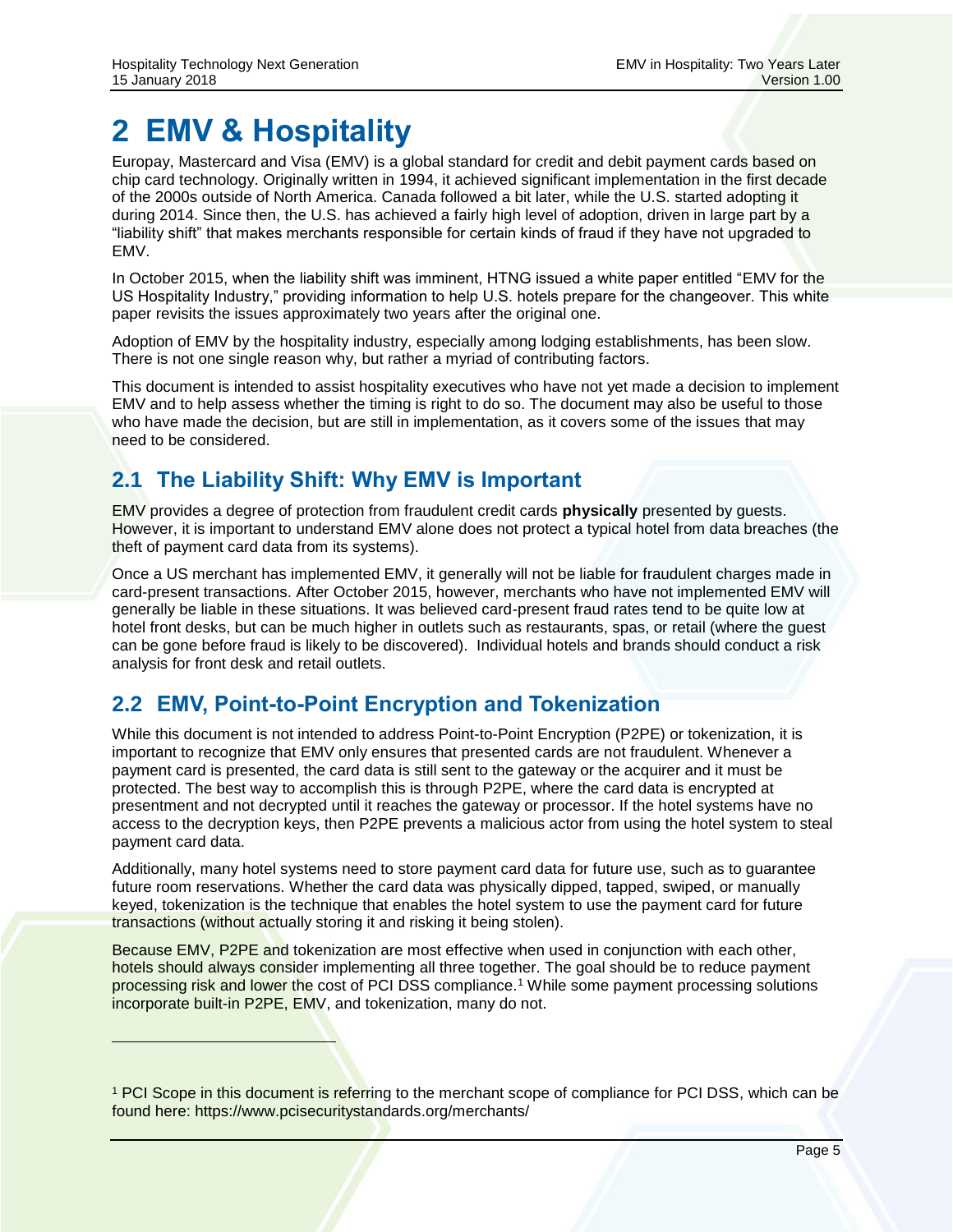In addition, it can be significantly more expensive to implement EMV and P2PE separately because you may need to replace the card terminals for each implementation. Implementing both together ensures compatibility across all systems and one-time replacement of payment terminals.

#### <span id="page-5-0"></span>**2.3 What EMV Implementation Requires**

EMV is a highly technical system that is designed to authenticate the payment card in card present transactions, but in any such system, there are many challenges that must be addressed to achieve the desired outcome. Governing bodies, such as EMVco and the card brands, offer and require certification processes for products participating in EMV transactions.

The important thing to understand about EMV certification is that it applies to the combination of the payment device, the payment gateway, the acquirer, the merchant services provider and the country. EMV certification may also apply to hotel systems (such as the PMS and/or POS) if they are a part of any transaction including unencrypted EMV card data. The certification process is time-consuming and expensive; therefore, it is important to consider whether a particular combination has already been certified, and if so, to which versions of the various products. A hotel's desire to continue working with a particular acquirer may, for example, limit the choice of payment terminal and gateway. Over time, more and more payment services and terminal providers are being certified in various combinations, but it is the merchant's responsibility to ensure all pieces are certified to work together in each country where it needs to be deployed. For many hotel companies, different combinations will be necessary to meet the needs of hotels in each country.

The standard is also evolving, as some solutions include Quick Chip and other additions that make the process faster and increase the security level.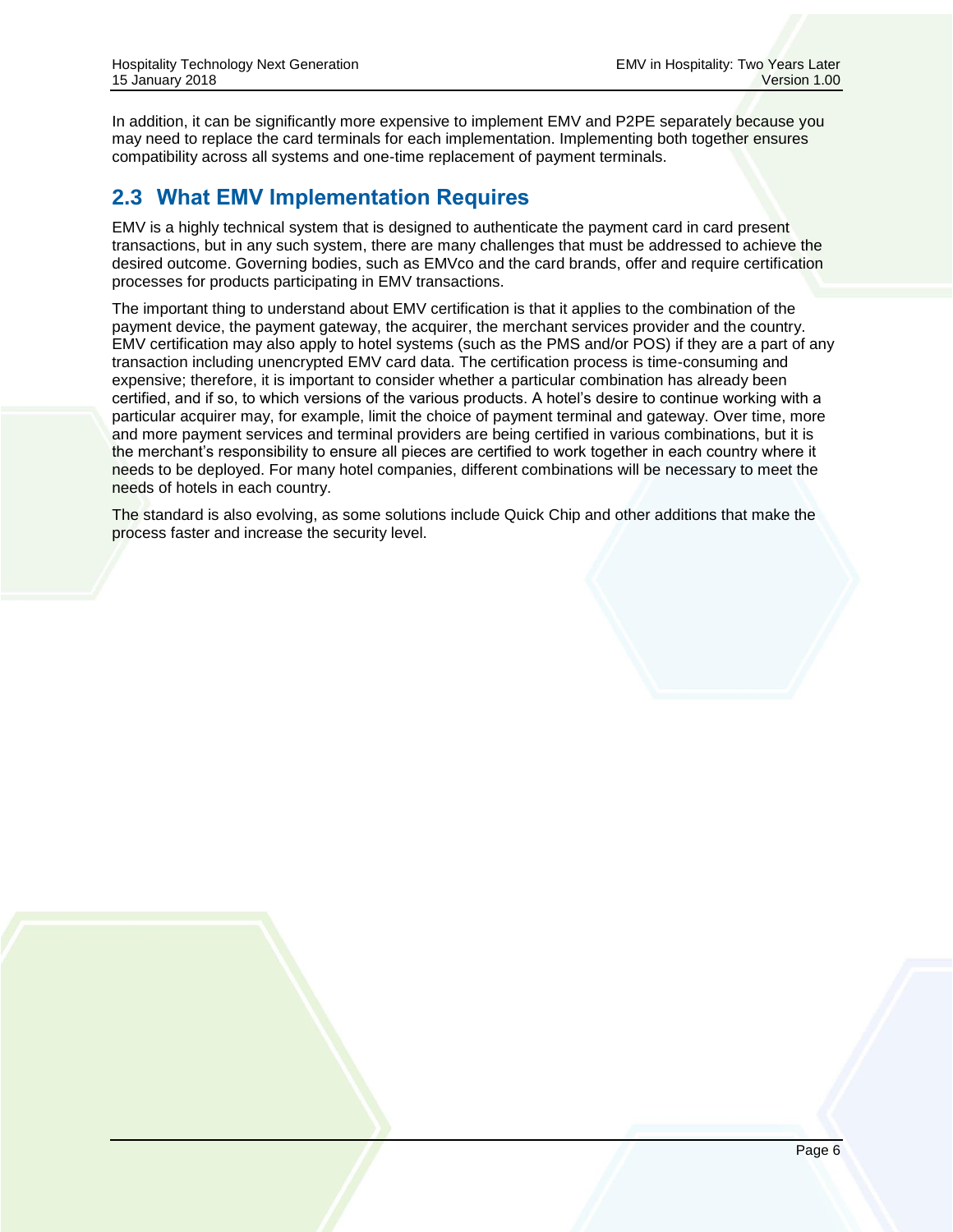### <span id="page-6-0"></span>**3 Challenges in EMV Implementation in Hospitality**

This section addresses some of the principal reasons why EMV implementation has lagged in hospitality.

### <span id="page-6-1"></span>**3.1 Need for Integrated Devices**

When EMV arrived, most integrated merchants had the choice of waiting for new EMV devices to be integrated with their business systems, or implementing EMV without integration, reverting to a standalone bank terminal.

The business needs of most US hotels generally require payment devices that can integrate with their property management system and/or point-of-sale system (PMS/POS). However, when EMV was first introduced, this integration was not supported. Devices were standalone units connected through a network to the merchant processor or bank. Integration, while not essential, helps to address problems such as dropped and/or duplicated transactions, pre-settlement auditing, slow user experience, a more seamless operational workflow (no double entry) and other issues. Hotels that currently benefit from the ease of integrated payments will generally not want to give up this capability for the sake of EMV implementation.

#### <span id="page-6-2"></span>**3.2 Challenges with Integrated Devices**

The version of each component of the payment process ecosystem (PMS, POS, PIN pad device, gateway) needs to support EMV processing; all components involved in the EMV flow need to be certified. **It is important** to note that EMV certification is required for any component that touches plain text EMV data.

Once all of these steps have happened, and the devices have been ordered, delivered, configured and are ready to go live, the hotel can proceed cautiously. There are many ways to misconfigure an EMV system, and the only way to know if the full system is configured correctly is to turn the system on in a live production environment. In a large installation, cutover is a significant risk; therefore, a pilot site should be tested before the bulk of the new devices are configured and distributed.

#### <span id="page-6-3"></span>**3.3 The Payment Industry was Late to Comply**

The US payment industry got a late start for various reasons (including legislative changes, such as the Durbin Amendment) which delayed implementation through the payment industry. Due to the domino effect, complex integrated systems in hospitality and the certification process, device and software support for lodging transactions came well after the October 2015 deadline, delaying the adoption of EMV.

Today, nearly all of the payment technology providers in hospitality offer full support for EMV.

#### <span id="page-6-4"></span>**3.4 Gateways & PMS/POS Direct Connects**

Many hotels connect to credit card networks electronically from their PMS or POS, either directly or via third-party gateways. To support EMV, these hotels needed their PMS and/or POS and/or gateway vendors to upgrade interfaces to support EMV. Assuming these companies had experience working with devices, and that they were architecturally set up for EMV, the integration projects could be started only after the acquirers or merchant processors had completed their own work and published specifications. Gateways, PMSs and POSs were required to certify for each device family (e.g., Ingenico and Verifone) and each processor (e.g., Chase Commerce and First Data Rapid Connect) with whom they chose to work with. Certification is a resource intensive, time-consuming and costly exercise. Gateway, PMS and POS providers had to prioritize scarce resources, based on their own product roadmap and customer needs, and choose which processors and devices to support and when to do so. Some gateway providers decided to sunset some of their legacy technologies during this time rather than incur the costs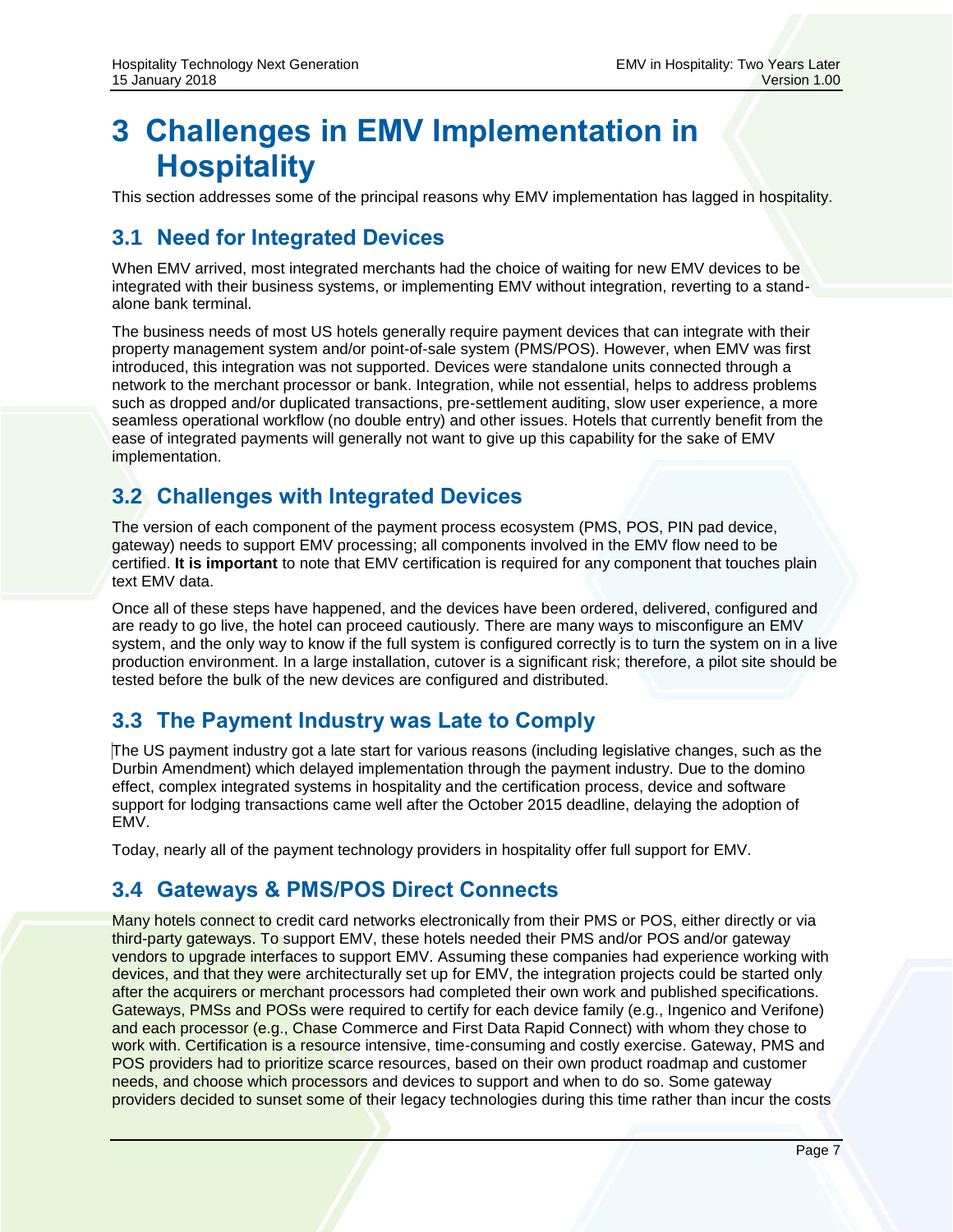of certification. Many PMS and POS vendors that had historically communicated directly with processors deprecated those connections and moved to work with gateway partners instead.

As of late 2017, gateways, PMS, and POS vendors have been completing their US EMV certifications (and many are finally making the new solutions available to clients). Functionality is starting to be expanded to support such functions as contactless EMV and "Pay-at-Table" workflows for restaurants.

#### <span id="page-7-0"></span>**3.5 Deployment & Implementation Experiences**

As acquirers, gateways, terminal manufacturers and software vendors rushed to implement the complex new EMV requirements, the flow of information has often been confusing. Continual changes to unfinished integration projects led to frequent miscommunications and information gaps. Hotels need to work with all partners involved and pay careful attention to specific software versions that are supported and certified. All parties need to agree as to the level of certification required between the PMS or POS, the gateway, and the device, as this can vary depending on the architecture of the solution; the vendors should all be able to confirm that the solution conforms to the P2PE and tokenization requirements. Hotels should confirm the proposed solution in writing with all vendors, restating all software versions, compliance claims, and the reasons supporting any claims of compliance exemption. Hoteliers may also need to evaluate creative cable management techniques (so connections are invisible to the guest), as well as additional cabling for the PIN pad device.

#### <span id="page-7-1"></span>**3.6 Food & Beverage Pay-at-Table Scenario**

Merchants operating restaurants should consider pay-at-table solutions, which are starting to become available from many vendors. Since pay-at-table solutions should ideally work with the chosen gateway or bank solution, vendor compatibility should be considered when implementing EMV (even if pay-at-table is not done at the same time). While some pay-at-table solutions may operate independently of current banking relationships (and thus may not require compatibility), the choice of such a provider could affect transaction volume with existing acquirers and result in unexpected fee increases, which need to be factored into the cost.

Hotel infrastructure is very complex; hotels cannot simply plug in a stand-alone terminal that will allow them to process pay-at-table transactions without compensating controls and well documented processes to properly track settlement. Technology updates include the integration between multiple systems and require the inclusion of multiple third parties. Questions to ask your vendor include, but are not limited to:

- Does the POS have the ability to support pay-at-table functionality?
- Is the gateway provider certified with applicable devices that support pay-at-table functionality?

EMV works just fine in restaurants for non-PIN credit card transactions, which cover the majority of US issued cards. However, if the POS system does not support pay-at-table, it may be necessary to turn off the capability to enter a PIN ("PIN bypass"). This requires asking a guest with a non-US issued Chip-and-PIN card, for which the PIN requirement cannot be overridden, to walk over to a server station to enter their PIN, which may be undesirable (especially in fine dining outlets). Additionally, by disabling the PIN, the hotel opens itself up to chargebacks from the use of cards that are PIN-preferring (US issued cards where the issuer prefers but does not require the use of a PIN).

Continued work by vendors is likely to result in new solutions in the future.

#### <span id="page-7-2"></span>**3.7 Card Present (Counterfeit) Fraud**

Card present fraud occurs when criminals make copies of legitimate credit cards. This is done by copying data contained in the card's magnetic stripe and then programming that data onto phony or counterfeit cards. Prior to October 1, 2015, card present (swiped/signature) counterfeit fraud chargeback liability was absorbed by the issuing bank and not passed on to merchants. This changed, and after October 1, 2015, the liability for counterfeit fraudulent transactions will move to the "weakest link" in the transaction. For merchants who are not EMV enabled, they may have seen an increase in counterfeit fraud chargebacks, even though the merchant may have swiped the card to prove that the card was present. If the swiped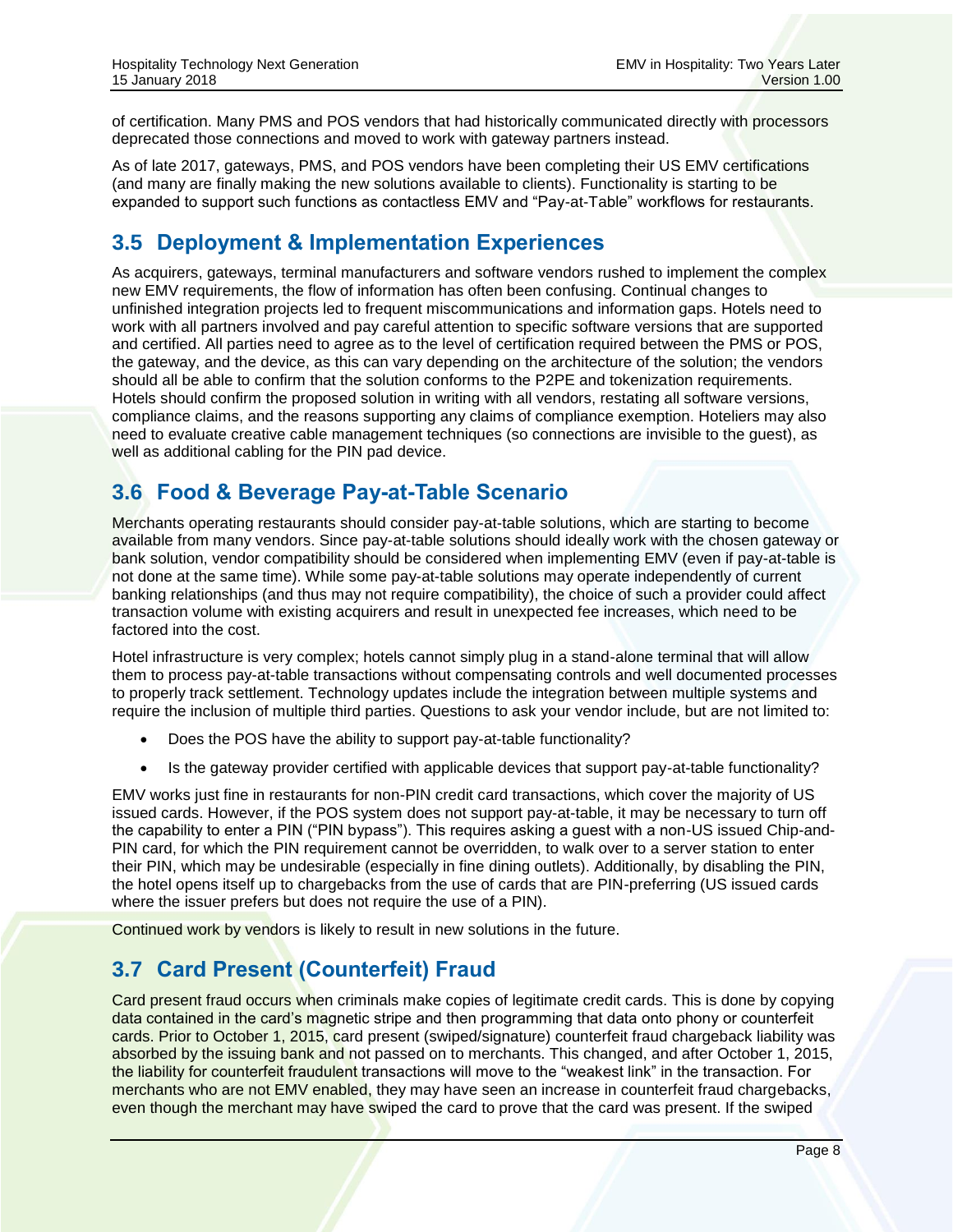card has Chip technology, and the merchant does not have a Chip-accepting terminal, the merchant would be liable for the chargeback. In many cases, this is an increase in chargeback costs in areas that previously had little expense related to card present transactions.